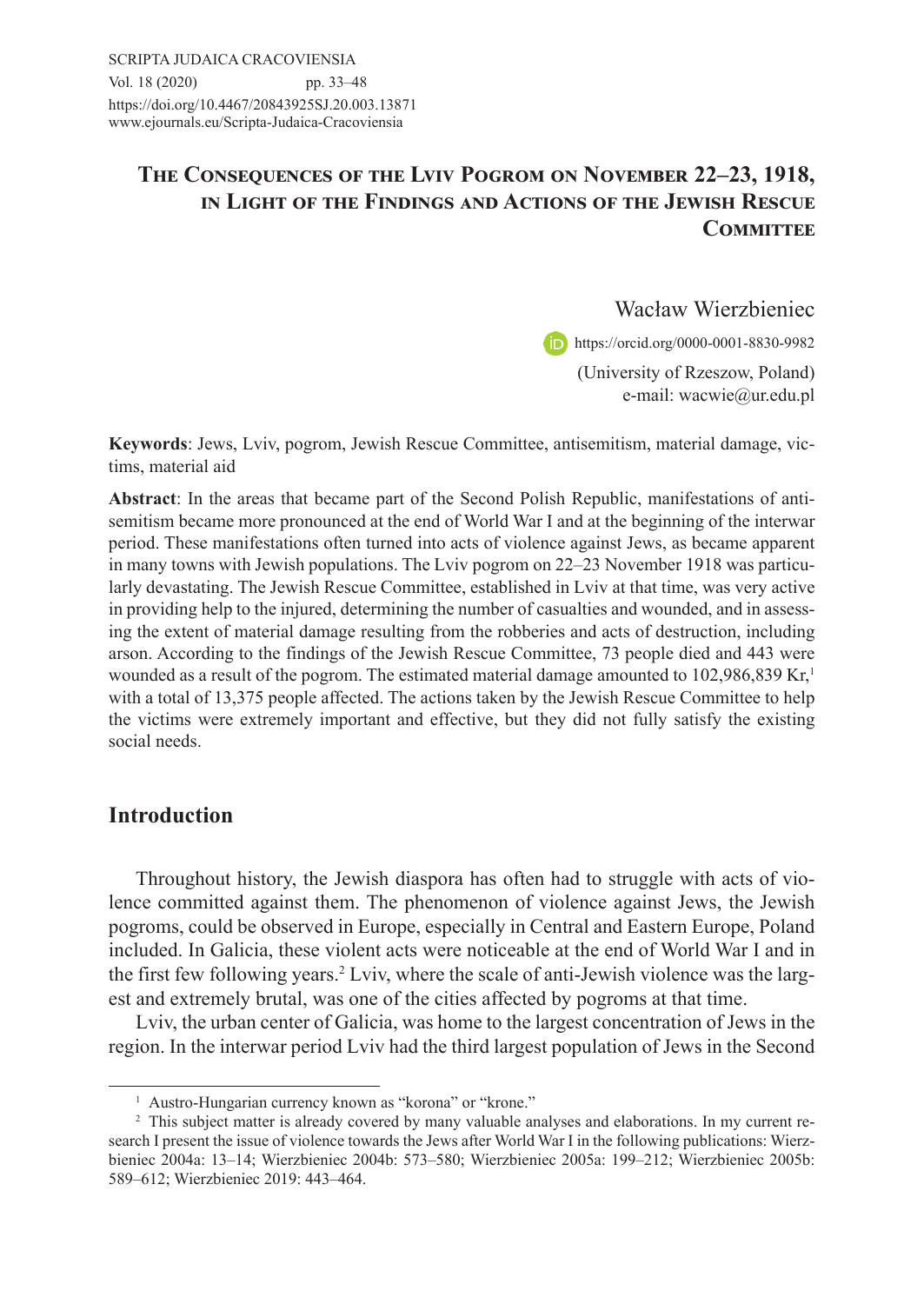Polish Republic, after Warsaw and Lodz. Both before World War I and in the interwar period, the Jewish population of Lviv was the second largest group after the Poles, with third place taken by Ukrainians. According to the 1910 census, Lviv had a population of 206,113 inhabitants, out of which there were 105,469 Roman Catholics, mostly Poles; 57,387 Jews; and 39,314 Greek Catholics, who were mostly Ukrainians. Thus, Jews constituted 27.8% of the total population.3

The tragic Lviv pogrom took place on 22–23 November 1918, but signs of violence against Jews were still evident in the following days and months. The issues pertaining to the origin, process and the following consequences of these tragic events and the participation of Poles in the pogrom, including the Polish Army, began to arouse much controversy as early as in the end of November 1918. These controversies, both in the literature of memoirs and in scientific studies, continue to this day.<sup>4</sup>

In relation to the consequences of the great tragedy that was the Lviv pogrom, relatively little attention in historical literature has been paid to the activities of the Jewish Rescue Committee and its role in providing assistance to the victims, or to documenting the consequences of the pogrom. My aim with this article is to fill this gap, if only slightly.

The great importance and significance of the Jewish Rescue Committee, in comparison with the actions taken by Polish and foreign pogrom commissions, including the Henry Morgenthau Commission,<sup>5</sup> was based on the very large scale of its activities and from the fact that it had, as an organ chosen by the Lviv Jews, the greatest potential to reach a large number of the victims. It was the victims, their trauma experienced during the pogrom, and the urgent need to help them that made the Committee's work meaningful and, at the same time, testified to its importance.

In the following considerations I focus on the origin, objectives, composition and structure of the Jewish Rescue Committee. I will point to selected reactions of Jewish circles to its appeals for help. I would like to draw attention to the scope and forms of assistance provided to victims in the first months after the November pogrom. I will also refer to the Committee's very important findings on the brutality of pogroms, the number of people killed, injured and robbed, and the extent and type of material damage.

#### **Origin, objectives, composition and structure of the Committee**

There was an urgent need to help the large number of victims of the pogrom. The amount of assistance that had to be given to the victims required a great deal of organizational effort and generosity. As a result of consultations between various Jewish

<sup>3</sup> Drexler 1920: 14–18; Wierzbieniec 2000: 290.

<sup>4</sup> Soon after the Lviv pogrom in November 1918, a very noteworthy book describing this issue, *Der Lemberger Judenpogrom (November 1918–Jänner 1919)*, by J. Bendow, was published. It is frequently cited in many scientific elaborations. The last dozen or so years have provided valuable additional insights into the matter thanks to the work of American historian William W. Hagen: Hagen 2005: 124–147; Hagen 2018: 148–182. The most recent Polish sources referring to the pogrom include: Imiłowska-Duma 2017: 117–134; Zaporowski 2018: 465–472; Zaporowski 2019: 270–280; Markowski 2019: 325–339; Gauden 2019.

<sup>5</sup> Engel 2004: 387–395; Urynowicz 2010: 70–79.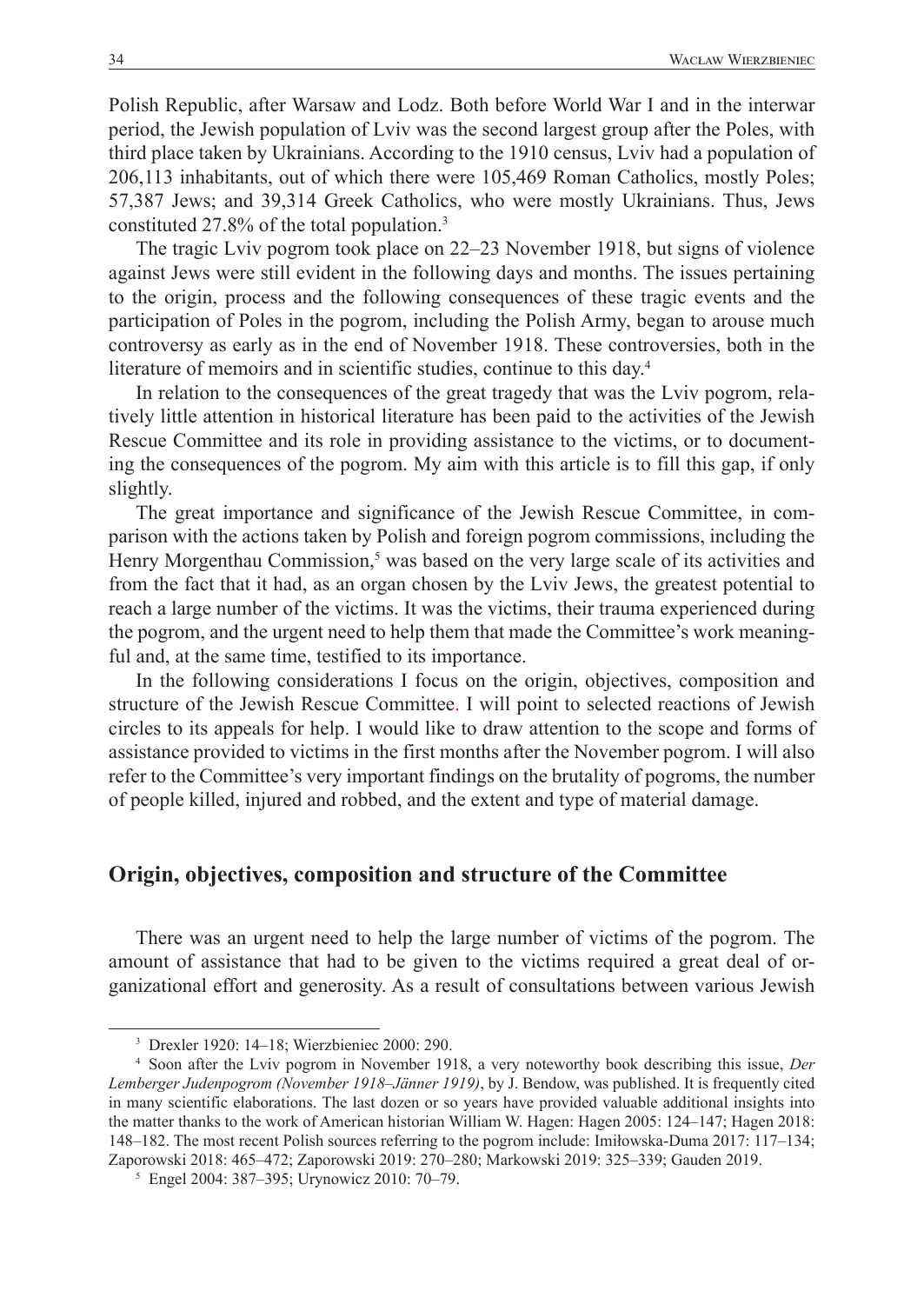groups, it was decided that it would be most appropriate to unite their efforts and act together for the benefit of the victims of the pogrom through a specially established organization. Consequently, on 29 November 1918, the Jewish Committee for Aid to the Victims of Riots and Robberies was established in Lviv (later known as the Jewish Rescue Committee).6 The Committee also became a representative of Lviv Jews before the civil and military authorities<sup>7</sup> in relation to the November pogrom and its consequences, including the safety of Jews, which was threatened by further violence, although on a much smaller scale.

The Committee consisted of 50 members representing all the existing Jewish factions and political groups in Lviv. The structure of the Committee in the following months and years underwent changes due to the shifting social needs. From among its members, the Committee selected an Executive Department, Presidium, and units to deal with specific issues. In addition, there was a secretariat serving the Executive Department and the Presidium, as well as a central office serving people applying to the Committee.

The day-to-day work of the Committee was headed by the Presidium, headed by Dr Emil Parnas, who also served as Chairman of the Executive Department. The Presidium also included a number of other members: Dawid Rubenzahl as secretary, Dr Tobiasz Askenase, Dr Rafał Buber, Rabbi Leib Braude, Karol Einäugler, Wiktor Chajes, Rabbi Dr Samuel Guttmann, Dr Aleksander Hausmann, Salomon Herz, Dr Aleksander Mayer, Dr Józef Parnas, Dr Michał Ringel, Prof. Dr Mojżesz Schorr, Dr Dawid Schreiber, and Dr Ozyasz Wasser. Later on Dr Hausmann and Dr Ringel, who were taken hostage and deported from Lviv on 12 December 1918, were replaced by Dr Henryk Rosmarin and Dr Izrael Münzer.8

In 1916, Dr Emil Parnas, an advocate of assimilation of Jews, was appointed by the administrative authorities as a commissioner of the Jewish community in Lviv. He was one of the leading figures in the Leopolis B'nei B'rith Humanitarian Society. He was also a member of many other Jewish organizations. He devoted much of his attention to health and hygiene, and after World War I he actively participated in organizing the structures of the Association of Health Protection for the Jewish Population.<sup>9</sup>

When considering the composition of the Presidium, it is worth noting at least two other figures, Dr Alexander Hausmann and Dr Tobiasz Askenase, who closely and harmoniously cooperated with each other in the Jewish Rescue Committee but also represented opposing and fighting political circles. Dr Hausmann, like Dr Ringel, was one of the pioneers of the Zionist movement in Galicia. In 1896, he was part of a group who founded the first Zionist academic corporation, called Emunah, $\frac{10}{10}$  in Lviv. The attorney Dr Askenase, on the other hand, was an ardent advocate of the assimilation of Jews. He was a member of the Lviv City Council, and in 1909 became the vice-president of Lviv, the first Jew to hold this office. In 1914, he was elected a member of the Galician National Parliament. During World War I he took an active part in the fighting as an officer

<sup>6</sup> Sprawozdanie 1919: 5; "Z działalności Żyd. Komitetu ratunkowego we Lwowie w czasie od 1 grudnia 1918 do 31 marca 1919," *Nowy Dziennik,* 13 May 1919, no. 86: 3; Imiłowska-Duma 2017: 123; Hagen 2018: 177.

<sup>7</sup> Zaporowski 2008: 155.

<sup>8</sup> CDIAL, Fond 505, desc. 1, case 15: 3–4.

<sup>9</sup> *Parnas Emil* 1937: 418. 10 *Laufer Jakub* 1937: 926.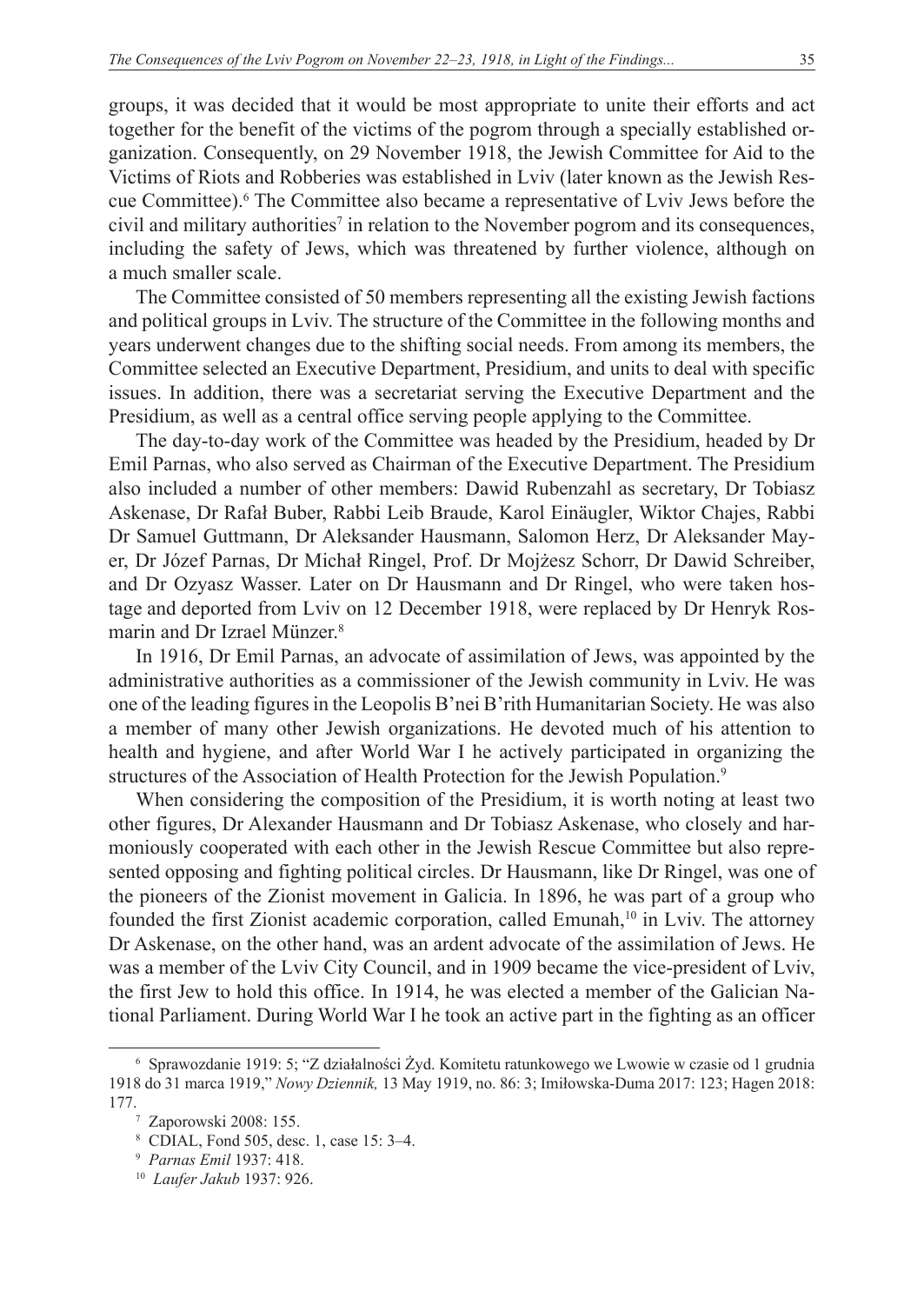of the Austrian Army. He died in 1920, and in 1932, in recognition of his contribution to the city, the Lviv City Council named a street after him: Tobiasza Askenase Street.<sup>11</sup> Referring to his participation in the Jewish Rescue Committee, Dr Askenase recalled "In these horrible times fate put me in a position, where I was forced to fight not only in defense of the oppressed Jewry, but also in defense of the greatest ideals of humanity."12

The number of units created to carry out specific tasks was subject to change according to the nature of the current social needs to which the Jewish Rescue Committee devoted its attention. The work of each unit was directed by members of the Presidium and the Executive Department, as well as other people with specific qualifications and predispositions. In the middle of May 1919, six units were actively operating:

1. The First Aid Unit, headed by Prof. Dr Mojżesz Schorr, an eminent historian employed at the University of Lviv

2. The Reconstruction Unit, headed by Dr Abraham Korkis

3. The Housing and Heating Unit, headed by Dr Mojżesz Dogilewski

4. The Child Protection Unit, headed by Dr Ada Reichenstein and Dr Cecilia Klaften

5. The Damage Registration Unit, headed by Dr Tobiasz Askenase

6. The Sanitary Unit, headed by Dr Samuel Meisels.13

After determining the extent and scope of the damage caused by the November pogrom, the Damage Registration Unit was dissolved in the second half of 1919. However, as the Jewish Rescue Committee increased the scope of its activities and extended them to other towns in Eastern Galicia, new units were created and the names of some of the existing ones were changed. As a result, at the end of 1919 there were already 12 units:

1. Provisioning Unit

- 2. Financial Unit
- 3. Immediate Aid Unit
- 4. American Gifts Distribution Unit
- 5. Workers' Unit
- 6. Clothing Unit
- 7. Economic Reconstruction Unit
- 8. Legal Protection Unit
- 9. Province Unit
- 10. Intelligentsia Unit

11. Childcare Unit

12. Sanitary Unit.<sup>14</sup>

The creation of the central office took place at the end of January 1919, which was the result of the increasing number of people appealing for the help of the Jewish Rescue Committee during the winter period. The need for a central office also resulted from some people repeatedly and excessively overusing the assistance, reporting directly to the different sections in turn. In order to streamline operations and eliminate such reprehensible practices, all those in need of assistance had to report to the established central

<sup>11</sup> *Askenase Tobiasz Stefan* 1937: 470, 472. 12 *Ibid*.: 471.

<sup>13</sup> "Z działalności Żyd. Komitetu ratunkowego we Lwowie w czasie od 1 grudnia 1918 do 31 marca 1919," *Nowy Dziennik,* 13 May 1919, no. 86: 3. 14 CDIAL, Fond 505, desc. 1, case 15: 8 and verte.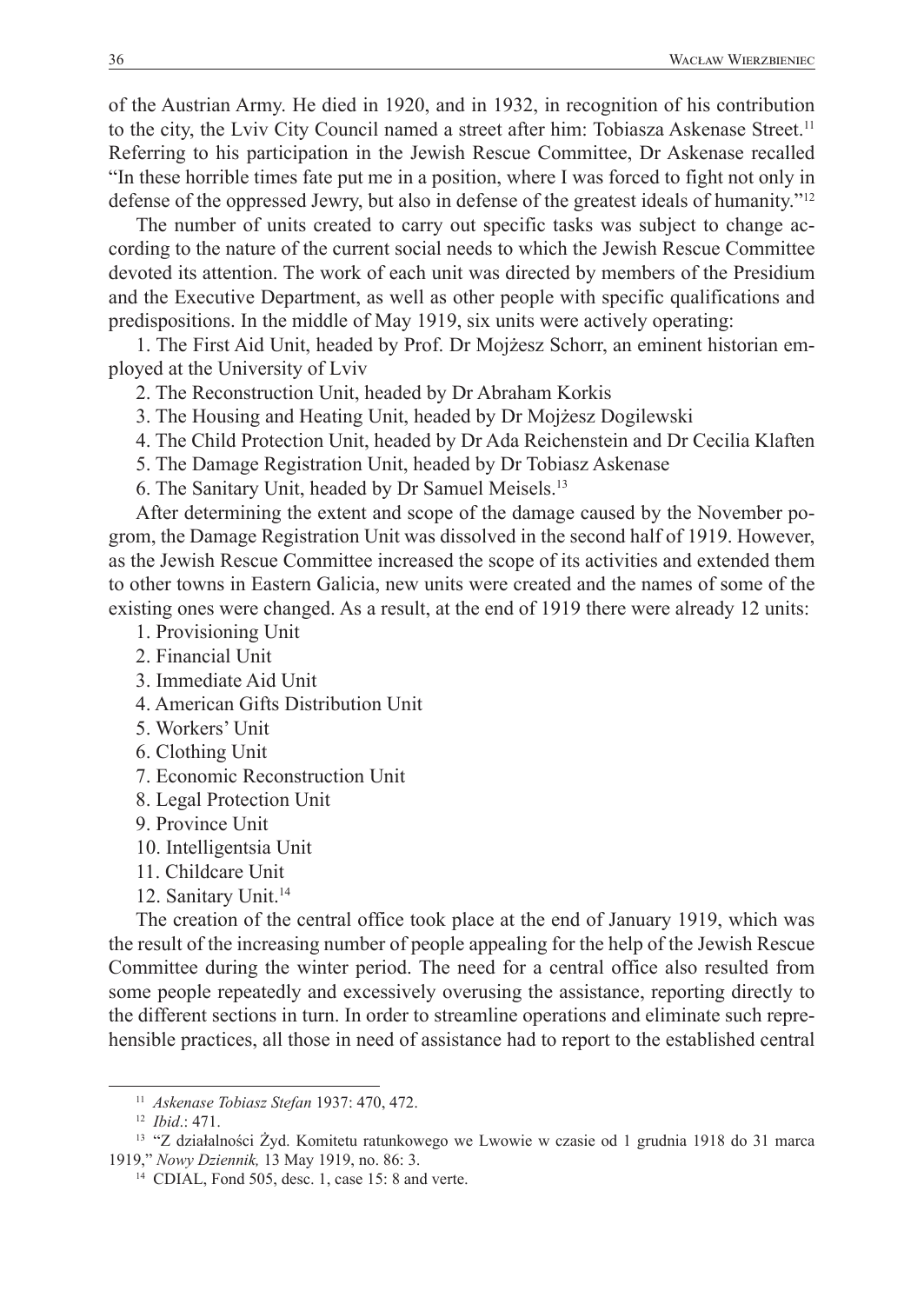office. There they were registered and the legitimacy of the specific assistance they had applied for was assessed.15

### **Reactions of Jewish circles to the Committee's appeals for help**

As soon as the news of the pogrom and its disastrous consequences spread, Jewish circles on both Polish and international soil immediately sprang to action to help out. Fundraisers for the victims were organized in villages, most notably in the Galicia region. In Krakow, the editorial office of the Zionist magazine *Nowy Dziennik* coordinated a fundraiser for the victims of the Lviv pogrom.16

The Jewish Rescue Committee very much appreciated the importance of Jewish communities helping the victims of the pogrom. At the same time, however, the Committee was aware that this aid was temporary and insufficient to rebuild the destroyed homes and administrative buildings, or to provide the victims with an opportunity to earn a living, employment lost as a result of the robberies and destruction of many shops and craft workshops. The Committee understood that the affected Jewish population required aid from the Polish state authorities. The Committee declared that it would provide the Polish authorities with the necessary information on the scope and form of the much-needed immediate assistance.

Thanks to the generosity of the Jewish community, not only in Lviv and Galicia, but also abroad, the Jewish rescue operation can demonstrate positive results.

However, the damage and the number of victims is so great that the self-help campaign [Jewish circles trying to rebuild on their own] is not enough to equalize the economic damage sustained by the families after the unfortunate events in November. Therefore, what is needed here is a campaign of planned economic recovery for the victims of the pogrom. There is no doubt that the responsibility of initiating such an economic recovery campaign weighs on the Polish government. This obligation was also recognized by the Temporary Council of the City of Lviv, which, on the basis of a motion presented by Dr Aschkenasi […], decided to refer the matter to the Temporary Ruling Committee.

This economic reconstruction should not encounter any significant obstacles. It is well known that the National Reconstruction Office was set up under the Austrian rule and distributed a significant amount of funds to develop wide scale activities aimed at the reconstruction of the country […]. It can be assumed that some of the funds still remain within the National Reconstruction Office, which still exists and can thus reliably distribute these funds. […] The National Reconstruction Office estimated the costs of material damage caused in Lviv starting from 1 November 1918, so that these costs could be recompensed. […]

We expect that the National Reconstruction Office will recognize the state's obligation to compensate for the damage caused by the November events in the Jewish district and pay close attention to this matter. […] We are convinced that the National Reconstruction Office could use the assistance of the Jewish Rescue Committee in the registration of damage and in the reconstruction operation, as the Committee is fully aware of the extent of the damage and will undoubtedly support the reconstruction work.<sup>17</sup>

<sup>15</sup> *Ibid*.: 20–21.

<sup>16</sup> "Na ofiary pogromu we Lwowie," *Nowy Dziennik,* 2 January 1919, no. 1: 5.

<sup>17</sup> "Odbudowa dzielnicy żydowskiej," *Chwila,* 30 January 1919, no. 17: 1.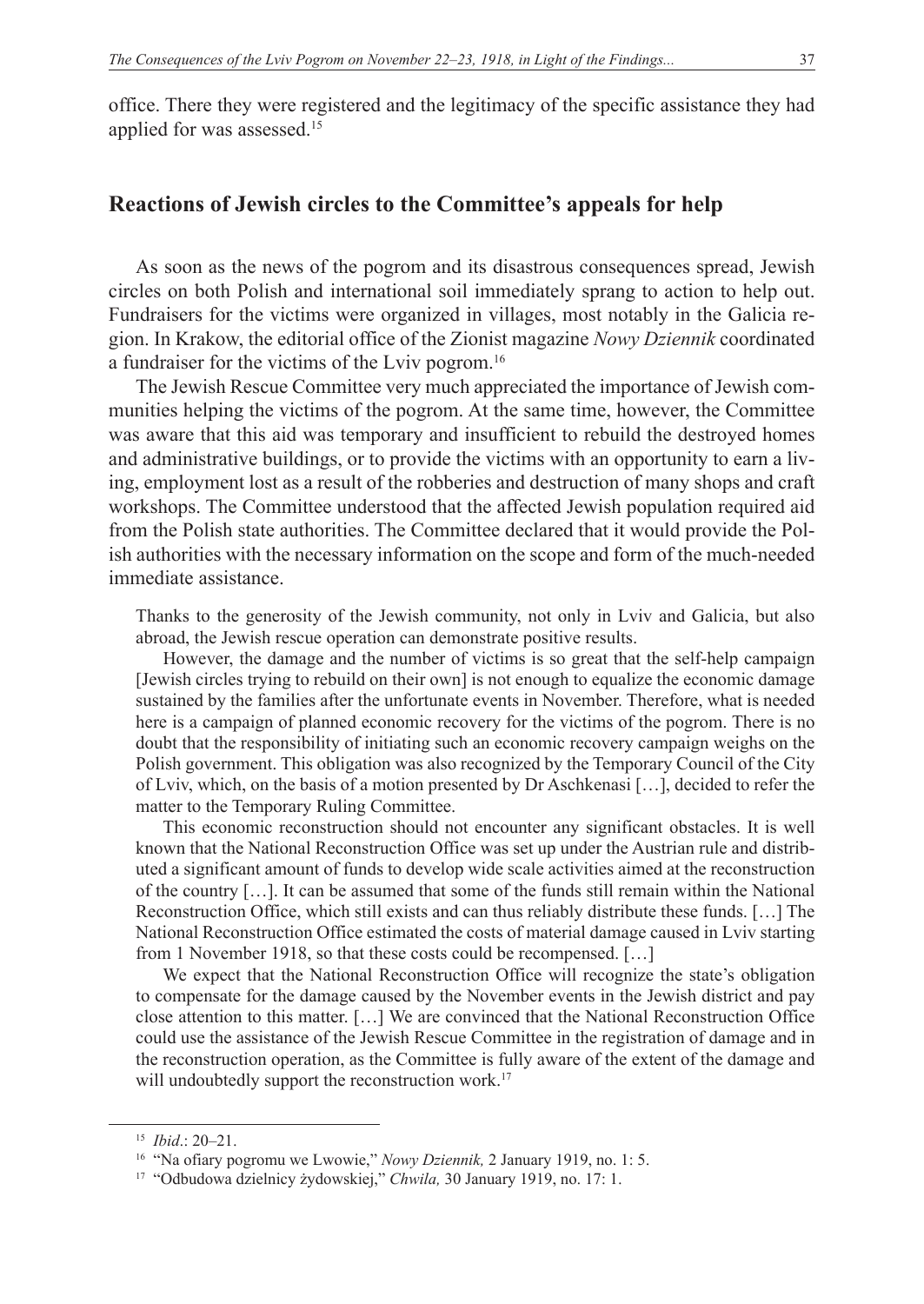The Lviv pogrom of Jews had a huge impact on the international arena, casting Poland in a negative light.<sup>18</sup> The pogrom became the subject of many comments in the press, and a subject of interest to the governments of some countries and international Jewish organizations. The US Government sent a special commission chaired by Henry Morgenthau to investigate the course and consequences of the pogrom.<sup>19</sup> Throughout this time, fundraisers to support the pogrom's victims were regularly held in the USA. On 7 June 1919, the Lviv-based daily newspaper *Chwila* informed that the Jewish Rescue Committee had received information a week before that shipments of clothes collected by American Jews would be coming to Lviv. At the same time, it was mentioned that this clothing would be distributed to those in need, both Jews and Christians.20

### **Assistance given to the victims in the first months after the pogrom**

After its proper establishment, the Jewish Rescue Committee's primary concern became providing immediate aid. The Committee immediately distributed collected money to those in need. People started to receive financial aid and necessary food supplies, mainly through the distribution of free meals in specially created kitchen houses. Assistance was provided in the form of clothing, footwear and underwear. For those whose houses or flats were burned down or completely demolished, the Committee found suitable rooms for temporary residence. Children and youths were provided with care, both orphans who had lost their parents as well as children and youths who remained homeless. Subsequently, the Committee began to find ways to create favorable conditions so that the victims of the pogrom could earn a living.<sup>21</sup>

The Housing and Heating Unit (also referred to as the Accommodation Unit) in the early days after the pogrom focused on finding places for the arson survivors to live. As a result, the 30 families most affected by the pogrom were placed in other families' houses and in private apartments, where they were cared for. The remaining 337 arson survivors were located in five places:

1. in the house at 28 Kopernika Street (61 people in 10 rooms)

2. in the house at 9 Piekarska Street (90 people in 20 rooms)

3. at the Belwedere Hotel (41 people in 10 rooms)

4. at the Stadtmüller Hotel (24 people in 10 rooms)

5. at Piramovich School, designated for this purpose by the Lviv City Hall (127 people).

Houses and places in hotels for the homeless were provided free of charge by Ignacy Jaeger, Zygmunt Bardach, Franciszek Moszkowicz, and a man with the surname of Turteltaub. In addition to the arson survivors, these houses and hotels housed six Jewish refugees from the Czech Republic, evacuated to Lviv in 1918. They could not return to their

<sup>18</sup> Klimecki 2000: 128.

<sup>&</sup>lt;sup>19</sup> The subject matter of international reactions to the pogroms in Lviv and other towns in the Galicia region has already been covered by, but not only: Radzik 1988: 27–41; Hagen 2018: 173–176, 185–193.

<sup>20</sup> "Dokumenty chwili," *Chwila,* 7 June 1919, no. 143: 3. 21 "Odbudowa dzielnicy żydowskiej," *Chwila,* 30 January 1919, no. 17: 1.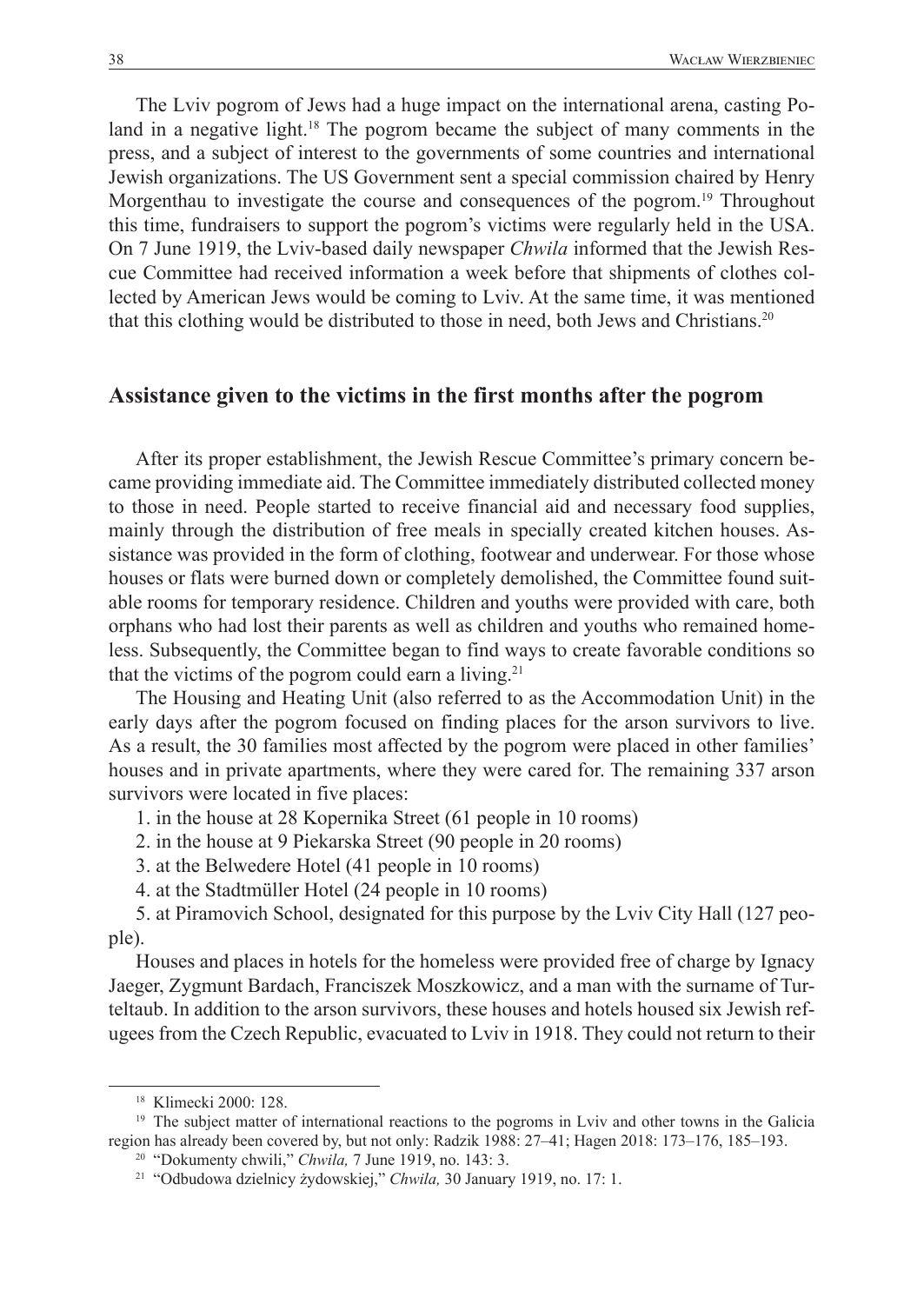beds, mattresses, blankets, tables and wardrobes. Individuals also received the necessary underwear, clothing and footwear. In order to provide food, a separate kitchen was initially set up in each of the places where they were accommodated. Afterwards, food was delivered to all accommodation facilities from the kitchen of the Jewish Rescue Committee, located in Jad Charuzim Restaurant. All homeless people were provided with medical care and children were also provided with help from the Childcare Unit. In addition, the Housing and Heating Unit was responsible for providing the victims of the November pogrom with the necessary fuel.<sup>22</sup>

One result of the pogrom was a relatively large number of wounded people requiring medical attention. Some of them, including children, needed immediate hospitalization or ambulatory care. Medical care for the slightly wounded victims was provided in their homes. In order to meet the needs of the numerous victims and provide them with the necessary medical care, the Sanitary Unit was established on 2 December 1918. Almost all Jewish doctors in Lviv and auxiliary medical personnel – nurses both female and male, etc. – took part in the activities undertaken by the Sanitary Unit. Fifty-two doctors, 25 people from auxiliary medical personnel and four scouts joined the work of the Sanitary Unit.

Those who required hospitalization and ambulatory care were taken to the second wing of the Lazarus Jewish Hospital. An ambulatory clinic was opened for them as well. In addition, the hospital provided ten permanent beds for children under the age of six. After the creation of the Sanitary Unit, so-called sanitary columns comprised of people with medical training were immediately organized. These groups had been allocated to the specific streets of the city and buildings affected by the pogrom. Their task was to successively reach the homes inhabited by the victims of the pogrom. Where medical assistance was deemed necessary, it was provided on the spot by a doctor, who provided follow-up care on following days as well. However, in the case of more severe wounds or deteriorating health, the doctor could decide to transport such a person to the Jewish Hospital. The transportation was taken care of by the Jewish scouts.

The Sanitary Unit provided constant medical care for the people in the above-mentioned houses and hotels where arson survivors were placed, as well as for those in Jewish shelters. The children were also placed there: orphans who had lost their parents during the pogrom, and children whose parents, due to their health condition or financial situation in which they found themselves as a result of the pogrom, could not take care of them. Initially, several doctors who supervised children's health came to the Jewish shelters two to three times a week. A separate doctor was later appointed for each of the Jewish shelters. The shelters were also provided with permanent dental care.

Thanks to the actions taken by the Sanitary Unit, poor patients could acquire medicine prescribed by the doctors free of charge. The funds were distributed to the poor who needed to buy prostheses, glasses or hernia bandages. The sick were informed of the need to abide by the specific hygiene requirements. Despite enormous difficulties, such as lack of water and fuel, 5,836 items of clothing were washed in the Jewish hospital's laundry room for the pogrom victims. Efforts were made to prevent the spread of an

<sup>22</sup> CDIAL, Fond 505, desc. 1, case 15: 16–17, 36–37.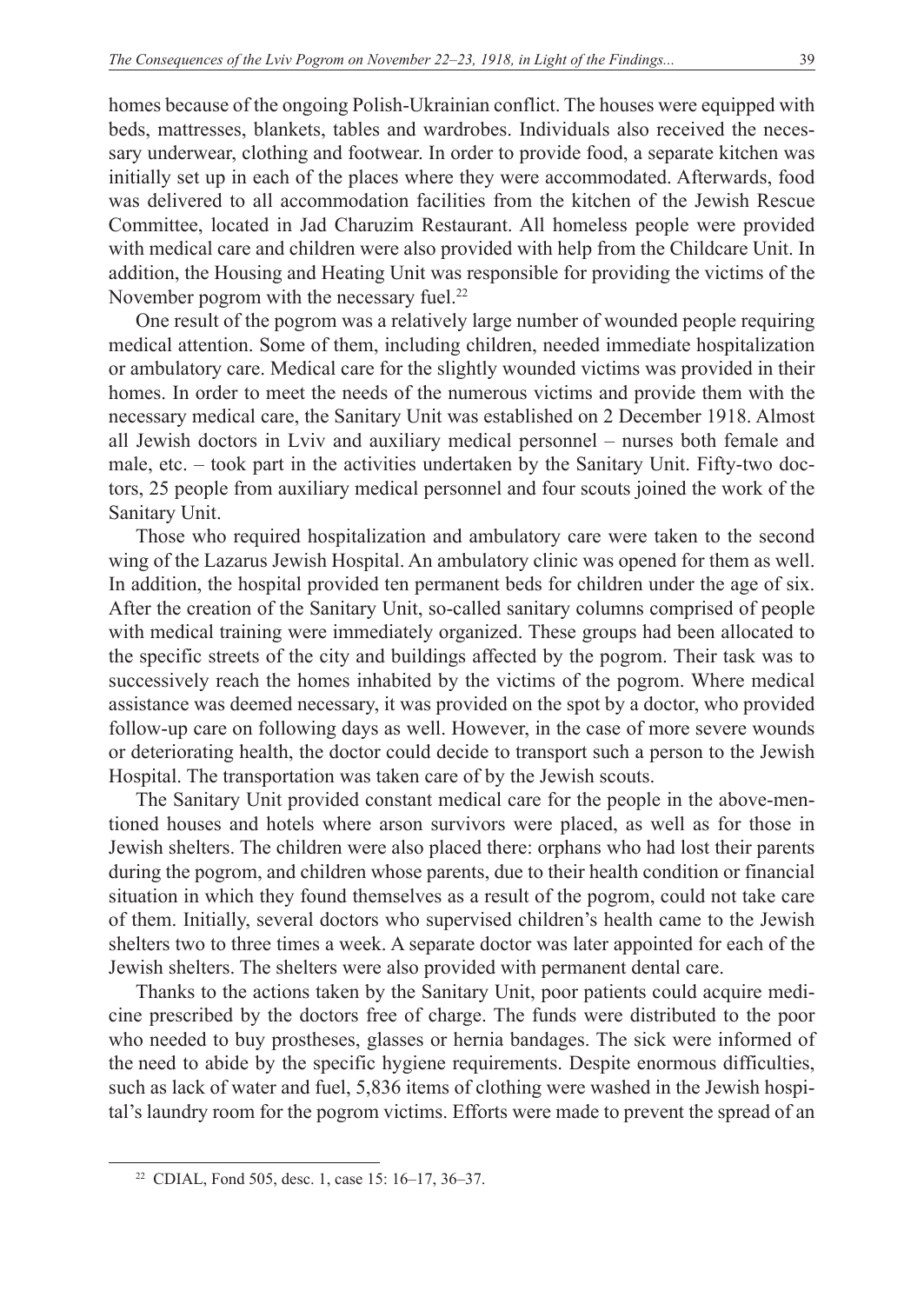epidemic, while those who suffered from epidemic typhus were taken care of. Thanks to the constant medical supervision of the houses and hotels designated for arson survivors, either by doctors or nurses depending on the residents' needs, a case of epidemic typhus was quickly discovered in one of the houses. The infected person was quickly attended to and the disease was prevented from spreading to the other residents of the house.<sup>23</sup>

To attempt to evaluate the overall efforts of the Jewish Rescue Committee, it is worth taking a closer look at the report of its activities in the four-month period from 1 December 1918 to 31 March 1919, in which the Committee focused on determining the size of the pogrom, collecting funds, and providing assistance to the victims.

The income of the Jewish Rescue Committee, 1 December 1918 to 31 March 1919:

- **•** in December 1,026,163 Kr
- **•** in January 852,586 Kr
- **•** in February 215,821 Kr
- **•** in March 866,110 Kr
- In total: 2,960,680 Kr

The expenses of the Jewish Rescue Committee in the period of 1 December 1918 to 31 March 1919:

- **•** in December 793,598 Kr
- **•** in January 658,137 Kr
- **•** in February 400,432 Kr
- **•** in March 701,878 Kr
- In total: 2,554,045 Kr

Sources of income of the Jewish Rescue Committee between 1 December 1918 and 31 March 1919 (15,000 Kr or more):

- **•** The Jewish Committee in Stockholm 100,000 Kr
- **•** Israeli Religious Community in Krakow 15,000 Kr
- **•** B'nei B'rith Humanitarian Society in Krakow 16,000 Kr
- **•** Central Security Committee in Warsaw 250,000 Kr
- **•** *Moment* Journal editorial office 335,000 Kr
- **•** Silom Emunah Israel in Warsaw 150,000 Kr
- **•** Lviv branch offices of Viennese banks 100,000 Kr
- **•** Jewish Community in Kielce 25,000 Kr
- **•** Jewish Community in Chelm 28,000 Kr
- **•** Jewish Committee in Lodz 105,000 Kr
- **•** Jewish National Council in Krakow 200,000 Kr
- **•** Zionist Organization in Warsaw 100,000 Kr

It should be added that in addition to what is on the list, about 1,000,000 Kr were donated by Lviv Jews. All in all, during the analyzed period, when organizing help for the victims was indispensable and required a great effort, the Jewish Rescue Committee managed to collect a sum of roughly 4 million Kr. On the other hand, the expenses amounted to 2.5 million Kr.

The largest amount of funds was raised in December 1918, as a result of the immediate and spontaneous reaction of the Jewish communities to the tragedy that occurred in

<sup>23</sup> *Ibid*.: 23–24.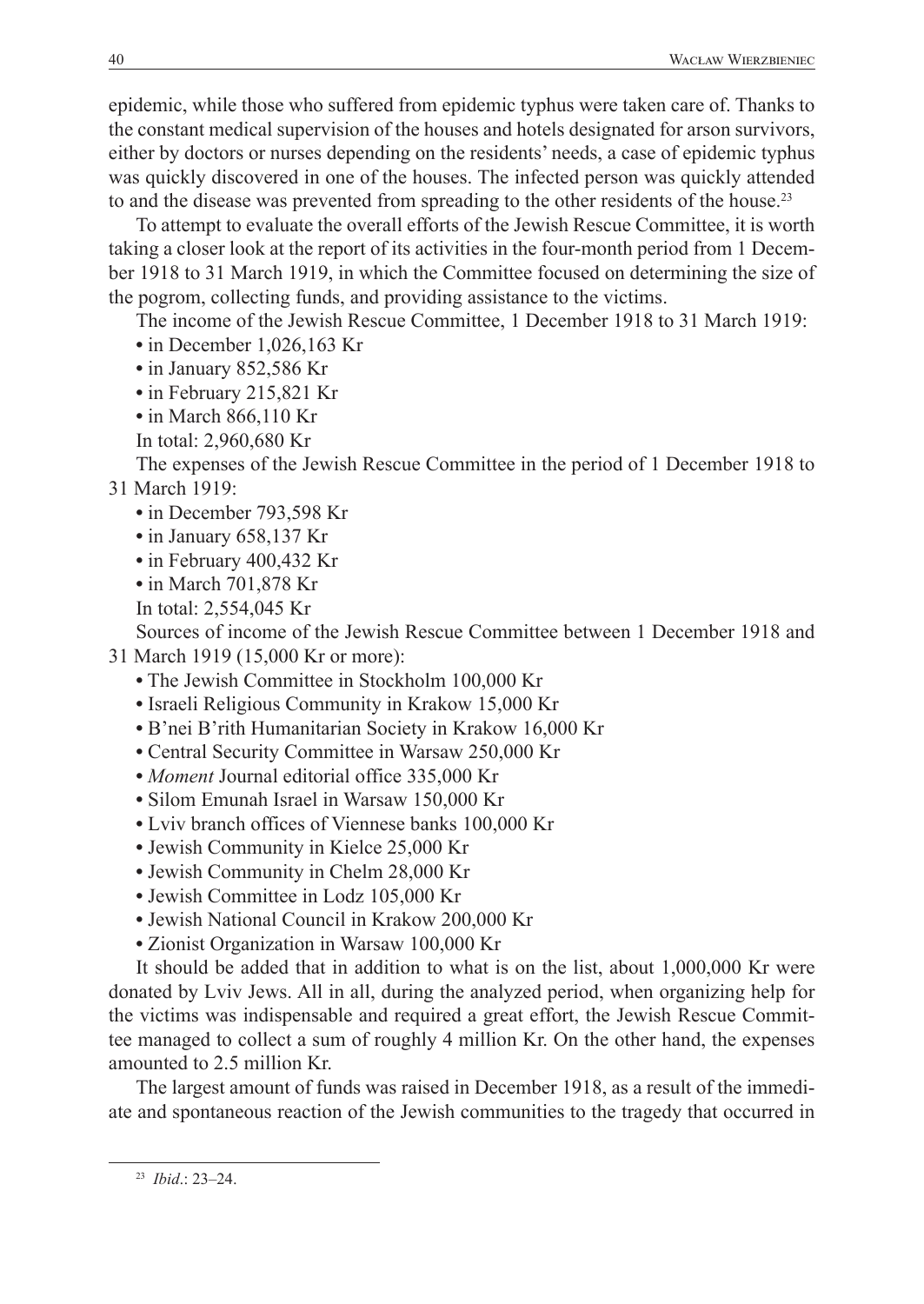Lviv at the end of November 1918. In the following months, however, the victims were not forgotten, as evidenced by the relatively large sums collected by the Jewish Rescue Committee. Large sums were donated by private donors, but also by Jewish communities and organizations, mainly Zionist, from Galicia; from the former Russian partition, mainly from those in Warsaw and Lodz, where the two largest concentrations of Jews in Poland lived; and from abroad. It is also worth noting that the Lviv branches of Viennese banks were among the donors.

As was the case with the largest influx of income, the Jewish Rescue Committee spent the most funds in December 1918, which resulted from the need to provide immediate assistance to a relatively large group of people who required medical care and the securing of their means of livelihood. Victims of the pogrom required significant assistance in the following months as well, as evidenced by the amounts spent, especially in January and March.

During the analyzed period, from the beginning of December 1918 to the end of March 1919, the Immediate Aid Unit provided assistance to 3,200 families in a total amount of 960,156 Kr. The Economic Reconstruction Unit provided financial support to 100 merchants and 46 craftsmen and led to the establishment of a cooperative society of milliners and tailors. The Economic Reconstruction Unit spent a total of 161,350 Kr. The Housing and Heating Unit provided 772.8 cubic meters of coal and coke and 218.25 cubic meters of firewood to the victims. The Childcare Unit placed a total of 507 children in orphanages and child protection homes, both orphans whose parents died in the pogrom and children whose parents were wounded in the pogrom and could not take care of them. The Damage Registration Unit, which conducted hearings on the course and effects of the pogrom, collected 4,820 questionnaires and 315 protocols. This work was carried out by 105 people in just two months.<sup>24</sup>

# **Estimates of the number of casualties and wounded and the extent of material damage**

Due to the importance of the findings of the Damage Registration Unit, the gathered data requires more in-depth discussion and analysis. The Jewish Rescue Committee investigated the consequences of the pogrom and at the end of January 1919 published some of its findings, based on the testimonies of eyewitnesses and victims, in the Lviv daily newspaper *Chwila*. 25 The published information concurred to a large extent with the findings of the report published at a later date. This detailed statistical report was compiled on the basis of 3,620 questionnaires containing information on the reported damage caused by the pogroms of 22 and 23 November 1918.

<sup>24</sup> "Z działalności Żyd. Komitetu Ratunkowego we Lwowie w czasie od 1 grudnia 1918 do 31 marca 1919," *Nowy Dziennik,* 13 May 1919, no. 86: 3.

<sup>25</sup> "Prawda o pogromach lwowskich," *Chwila,* 29 January 1919, no. 16: 1.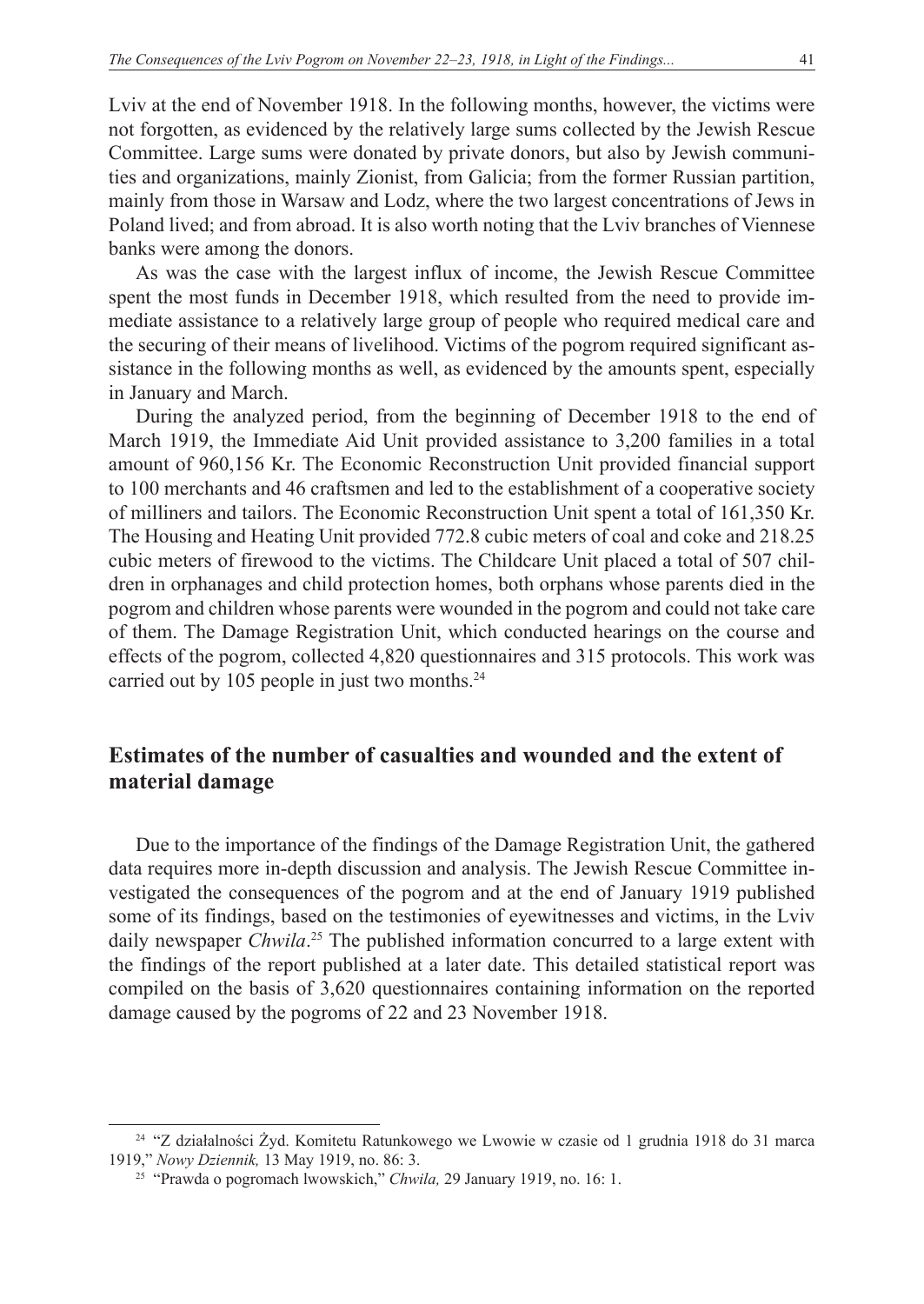Casualties sorted by profession:

|                                 | 36             |
|---------------------------------|----------------|
|                                 | 11             |
| c) without permanent occupation | 22             |
|                                 | 2              |
| e) of unknown profession        | $\overline{2}$ |
|                                 | 73             |
| Wounded sorted by profession:   |                |
|                                 | 104            |
|                                 | 26             |
|                                 | 5              |
|                                 | 11             |
|                                 | 2              |
|                                 | 9              |
|                                 | 8              |
|                                 | 6              |
|                                 | 1              |
|                                 | 271            |
|                                 | 44326          |
|                                 |                |

The findings of the Jewish Rescue Committee left no doubt about the enormous scale of the tragedy that was the November pogrom – confirming the large number of casualties and wounded. It was established that 73 people were killed and 443 were injured, which testifies to the brutality of the pogrom. Among those killed, merchants constituted 49.3%, people without a permanent occupation (including women running households, the elderly and children) constituted 30.2%, craftsmen constituted 15.1%, liberal professions constituted 2.7%, and people of unknown profession also constituted 2.7%. However, the largest group among the wounded, 61.2% of the total, consisted of people running their own private businesses, of no particular profession, and unemployed people: women running households, old people, children, and sick and disabled people. Merchants made up a relatively large percentage of the wounded, accounting for 23.5% of the total. Craftsmen, at 5.9% of the total number of the wounded, took third place. The vast majority of the fatalities and wounded were men, who tried to prevent the robberies and destruction from happening.27

The scale of the damage and robberies is evidenced by the data contained in Tables 1–6.

<sup>&</sup>lt;sup>26</sup> CDIAL, Fond 505, desc. 1, case 23: 139.<br><sup>27</sup> *Ibid*. Taking into account that the Jewish Rescue Committee had been in the best position to gather information about the full extent of the pogrom, its findings have to be taken at face value as the most reliable. The information about the 73 victims of the pogrom was relayed to the public in January 1919, also in the brochure: *Prawda o pogromie lwowskim napisał Bezstronny*, Warszawa 1919: 23. The widely known and frequently cited historical publication Bendow 1919: 97 states that there were 72 victims of the pogrom of November 22–23, 1918. However, the report from the Delegation of the Ministry of Foreign Relations about the Antisemitic Manifestations in Lviv claims "There were at least 150 murdered and burned." Tomaszewski 1984: 284.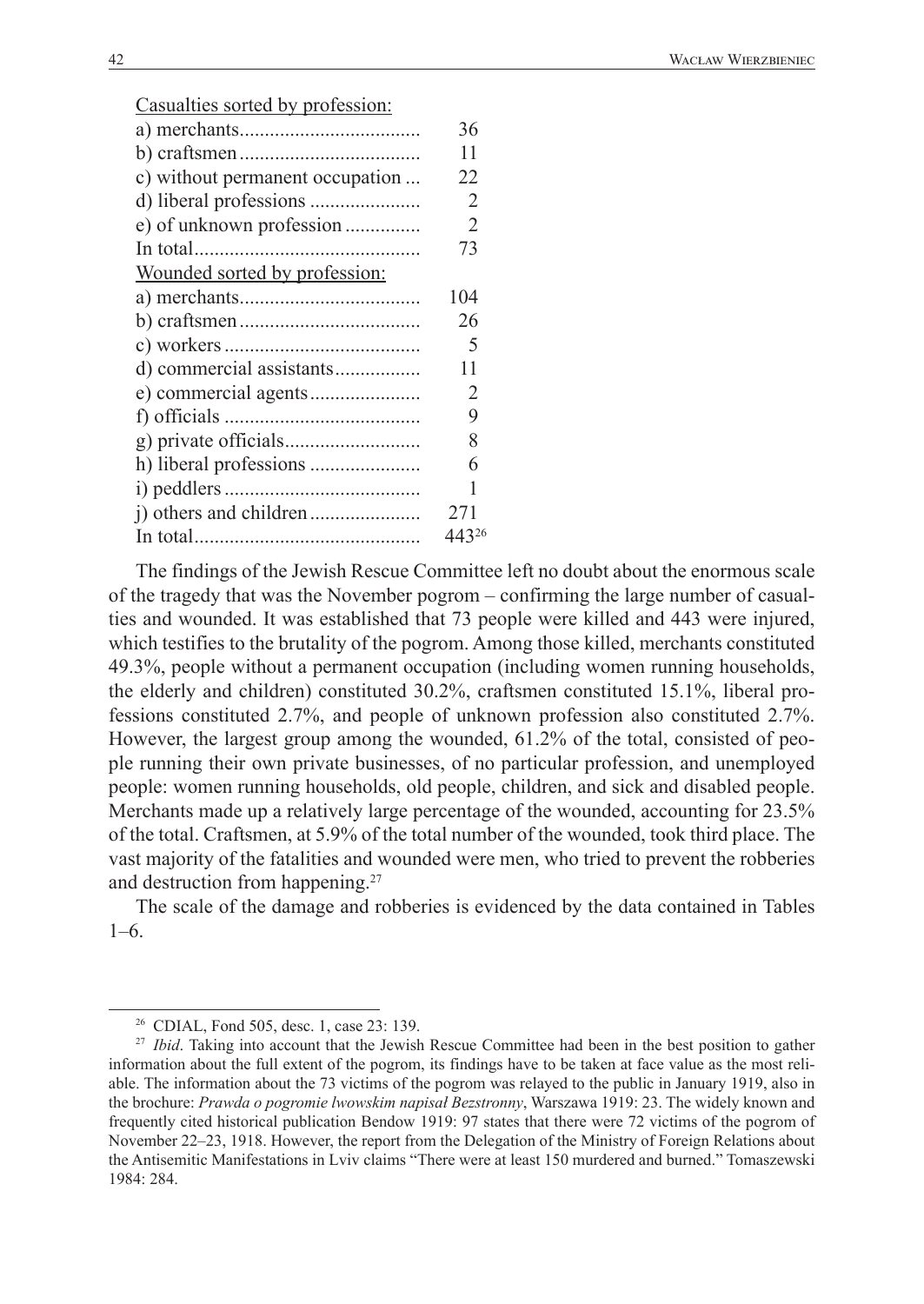| <b>Material loss</b>     | <b>Robberies</b> | <b>Arson</b> | <b>Destruction</b> | In total    |
|--------------------------|------------------|--------------|--------------------|-------------|
| Cash                     | 10,869,527       | 303,170      | 100                | 11,172,797  |
| Valuables                | 6,109,270        | 299,410      | 34,300             | 6,442,980   |
| Furniture                |                  | 2,318,830    | 1,763,106          | 4,082,036   |
| Bedding and<br>underwear | 15,146,632       | 1,166,628    | 108,083            | 16,421,343  |
| <b>Dresses</b>           | ۰                | 1,922,980    | 190,505            | 2,113,485   |
| Merchandise              | 49,790,143       | 4,339,817    | 940,490            | 55,070,450  |
| Workshops                |                  | 162,550      | 929,900            | 1,092,450   |
| Homes                    | -                | 5,219,300    | 1,371,998          | 6,591,298   |
| <b>Total</b>             | 81,915,572       | 15,732,785   | 5,338,482          | 102,986,839 |

| Table 1. Estimated value of material damage based on its type (in Kr) |  |  |
|-----------------------------------------------------------------------|--|--|
|-----------------------------------------------------------------------|--|--|

Source: CDIAL, Fond 505, desc. 1, case 23: 140.

One consequence of the November Lviv pogrom was the enormous material damages. According to the findings of the Jewish Rescue Committee, the total material damage was close to 103 million Kr. As can be seen in Table 1, the greatest damage was caused by robbery, which accounted for as much as 79.5% of the total material damage. The above data may indicate the that the intention of the perpetrators of the pogrom was to commit robberies. On the other hand, damage from arson accounted for 15.3%, and from destruction of property for 5.2% of the total material damage.

Robbers focused on everything of value that could be carried out in their hands. They robbed houses, shops, warehouses and even synagogues and houses of prayer. Some of the more "entrepreneurial" robbers used trolleys and other means of transport, such as cars, for this purpose. As a result, the highest value of the various stolen goods was taken from shops and warehouses. Bedding and underwear were also of large interest to the robbers, as were cash and valuables, which were very often extorted by force from the victims<sup>28</sup>

| Family<br>head's pro-<br>fession | $1 - 500$<br>Kr | $500 - 1,000$<br>Kr | $1,000-$<br>2,500 Kr | $2,500-$<br>$10,000$ Kr | $10,000-$<br>25,000 Kr | $25,000-$<br>50,000 Kr | over<br>50,000 Kr |
|----------------------------------|-----------------|---------------------|----------------------|-------------------------|------------------------|------------------------|-------------------|
| Lawyer                           |                 |                     | 3                    |                         |                        |                        |                   |
| Engineer                         |                 |                     |                      |                         |                        |                        |                   |
| Doctor                           | -               |                     |                      |                         |                        |                        | 2                 |
| State official                   | $\mathfrak{D}$  |                     | 2                    | 13                      | ∍                      | 4                      |                   |
| Peddler                          |                 | $\mathcal{D}$       | $\overline{2}$       | 3                       |                        |                        |                   |
| Craftsman                        | 67              | 83                  | 123                  | 204                     | 82                     | 38                     | 16                |

Table 2. The number of robbed families according to the family head's profession and the amount of material damage

<sup>28</sup> See: Mick 2016: 173.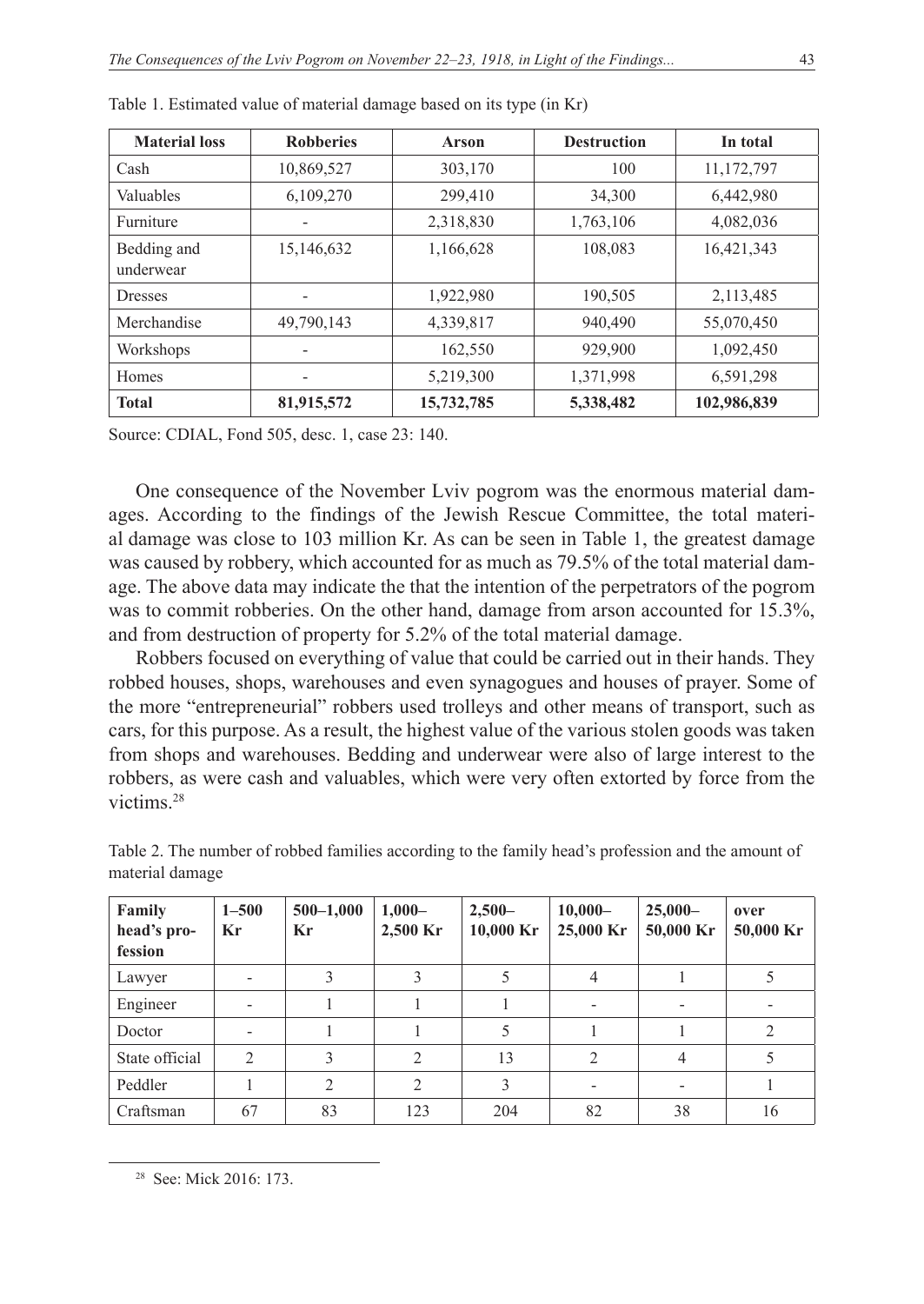| Private of-<br>ficial | 40  | 37  | 52  | 117 | 32  | 27  |     |
|-----------------------|-----|-----|-----|-----|-----|-----|-----|
| Merchant              | 92  | 221 | 303 | 398 | 473 | 439 | 401 |
| Other                 | 33  | 55  | 46  | 78  | 29  | 26  |     |
| <b>Total</b>          | 235 | 406 | 523 | 824 | 623 | 546 | 453 |

Source: CDIAL, Fond 505, desc. 1, case 23: 140.

Table 3. The amount of material damage of robbed families in their workplaces and homes (in Kr)

| <b>Family head's</b><br>profession | Number of<br>robbed families | <b>Monetary</b><br>amount of dam-<br>age in merchan-<br>dise or other<br>damage in the<br>workplace | <b>Monetary</b><br>amount of dam-<br>age caused at<br>home | <b>Total monetary</b><br>amount of dam-<br>age |
|------------------------------------|------------------------------|-----------------------------------------------------------------------------------------------------|------------------------------------------------------------|------------------------------------------------|
| Lawyer                             | 21                           | 30,000                                                                                              | 850,331                                                    | 880,331                                        |
| Engineer                           | 3                            |                                                                                                     | 24,000                                                     | 24,000                                         |
| Doctor                             | 11                           |                                                                                                     | 549,705                                                    | 549,705                                        |
| State official                     | 31                           |                                                                                                     | 757,232                                                    | 757,232                                        |
| Peddler                            | 9                            | 7,000                                                                                               | 94,830                                                     | 101,830                                        |
| Craftsman                          | 613                          | 1,719,203                                                                                           | 4,021,741                                                  | 5,740,944                                      |
| Private official                   | 312                          |                                                                                                     | 2,766,575                                                  | 2,766,575                                      |
| Merchant                           | 2,337                        | 53, 115, 397                                                                                        | 35,396,413                                                 | 88,511,810                                     |
| Other                              | 283                          | 197,860                                                                                             | 3,456,552                                                  | 3,654,412                                      |
| <b>Total</b>                       | 3,620                        | 55,069,460                                                                                          | 47,917,379                                                 | 102,986,839                                    |

Source: CDIAL, Fond 505, desc. 1, case 23: 141.

Table 4. The number of victims based on family head's profession

| <b>Family head's profession</b> | <b>Number of families</b> | Number of people |
|---------------------------------|---------------------------|------------------|
| Lawyer                          | 21                        | 36               |
| Engineer                        | 3                         | 21               |
| Doctor                          | 11                        | 34               |
| State official                  | 31                        | 106              |
| Peddler                         | 9                         | 39               |
| Craftsman                       | 613                       | 2,484            |
| Private official                | 312                       | 1,104            |
| Merchant                        | 2,337                     | 8,694            |
| Other                           | 283                       | 857              |
| <b>Total</b>                    | 3,620                     | 13,375           |

Source: CDIAL, Fond 505, desc. 1, case 23: 141.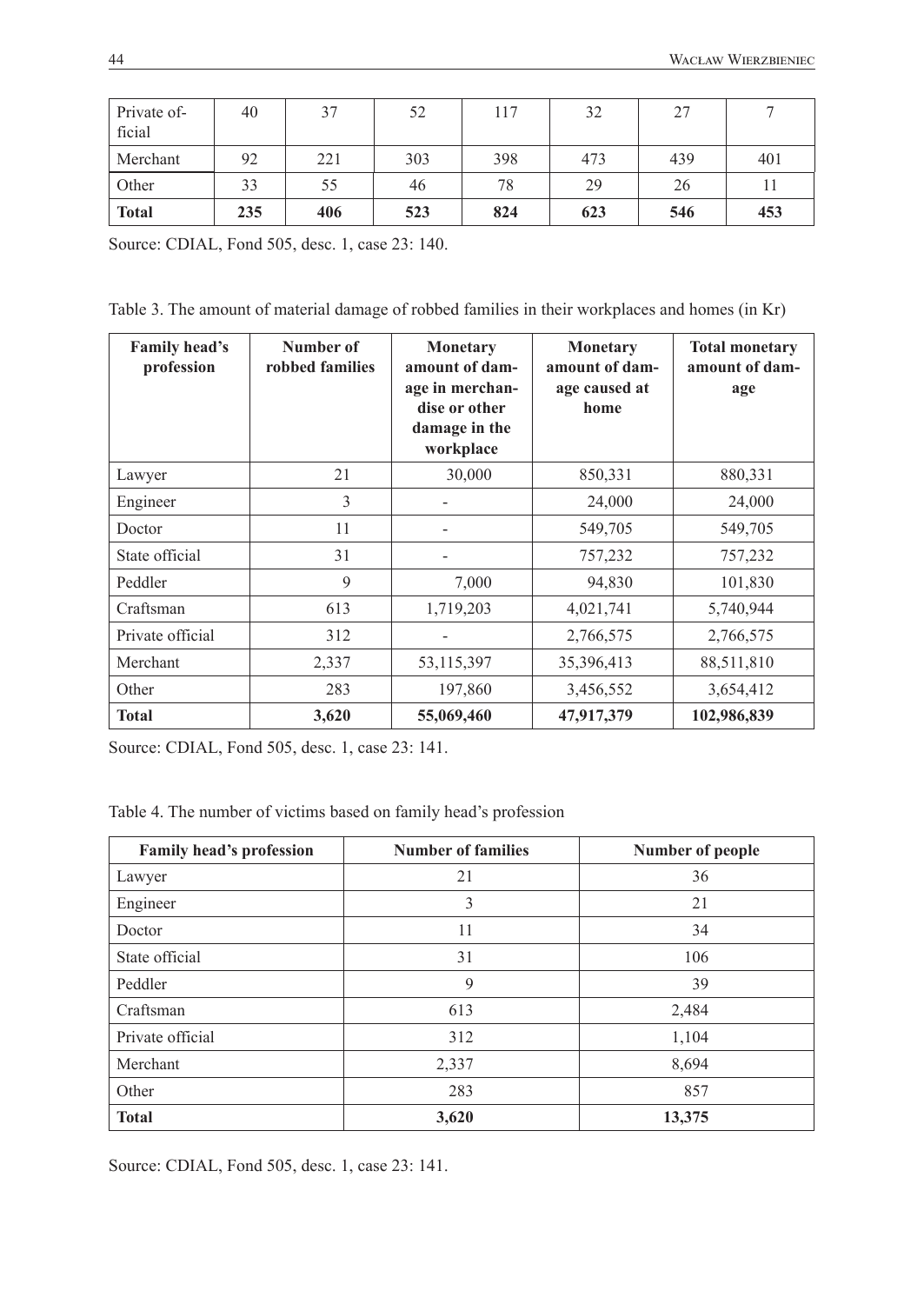According to the data in Table 2, the families of merchants – shopkeepers, wholesalers or stall owners – who earned their living from trade suffered the most material damage from robbery. Second place in terms of the amount of damage suffered was taken by families supporting themselves from craft businesses.

The data in Table 3 indicates another criterion in the assessment of the extent of the robberies, that of location. As already mentioned, the robberies were carried out in houses as well as in other places, mainly where there were desirable goods that could be easily taken. By comparing these two areas of robbery in terms of the value of stolen goods, it can be stated that robberies committed outside houses accounted for 53.5% of the total, while those from houses accounted for 46.5% of the total.

As a result of the robberies, as shown in Table 4, exactly 13,375 people were injured, out of which as much as 65.0% were from families dependent on trade. The percentage of people from craftsmen's families was also high, amounting to 18.6%. Moreover, a relatively large group of victims came from families of private officials employed in private enterprises, as they constituted 8.3%.

| Family                 | Number of | <b>Number of rooms</b> |                |                |                         |                |  |
|------------------------|-----------|------------------------|----------------|----------------|-------------------------|----------------|--|
| head's pro-<br>fession | families  | 1                      | $\overline{2}$ | 3              | $\overline{\mathbf{4}}$ | $4+$           |  |
| Lawyer                 | 21        | $\overline{2}$         | 6              | $\overline{7}$ | $\overline{2}$          | $\overline{4}$ |  |
| Engineer               | 3         | 1                      |                |                |                         | 1              |  |
| Doctor                 | 11        | 1                      | -              | 3              | 3                       | $\overline{4}$ |  |
| State official         | 31        | $\overline{2}$         | 14             | 7              | 5                       | 3              |  |
| Peddler                | 9         |                        | 7              | 1              |                         |                |  |
| Craftsman              | 613       | 159                    | 338            | 89             | 25                      | $\overline{2}$ |  |
| Private of-<br>ficial  | 312       | 85                     | 144            | 62             | 18                      | 3              |  |
| Merchant               | 2,337     | 455                    | 1,047          | 549            | 197                     | 89             |  |
| Other                  | 283       | 93                     | 117            | 49             | 16                      | 9              |  |
| In total:              | 3,620     | 799                    | 1,673          | 767            | 267                     | 115            |  |

Table 5. Robbed families based on number of rooms in the house

Source: CDIAL, Fond 505, desc. 1, case 23: 142.

The housing situation of the robbed families, which may also be an indicator of their wealth, is referred to in Table 5. Taking into account the size of the apartments, it can be concluded that the largest number of robbed families, as much as 46.2%, lived in apartments consisting of two rooms: a kitchen and another room. 22.0% of the families lived in apartments of only one room, which was at the same time a kitchen, a place to sleep, and often also a place to work, for example a home of a poor tailor. On the other hand, families with apartments of more than four accounted for only 3.2%. This data may indicate that the robberies were most likely to affect moderately poor families, it should be stressed, poor families.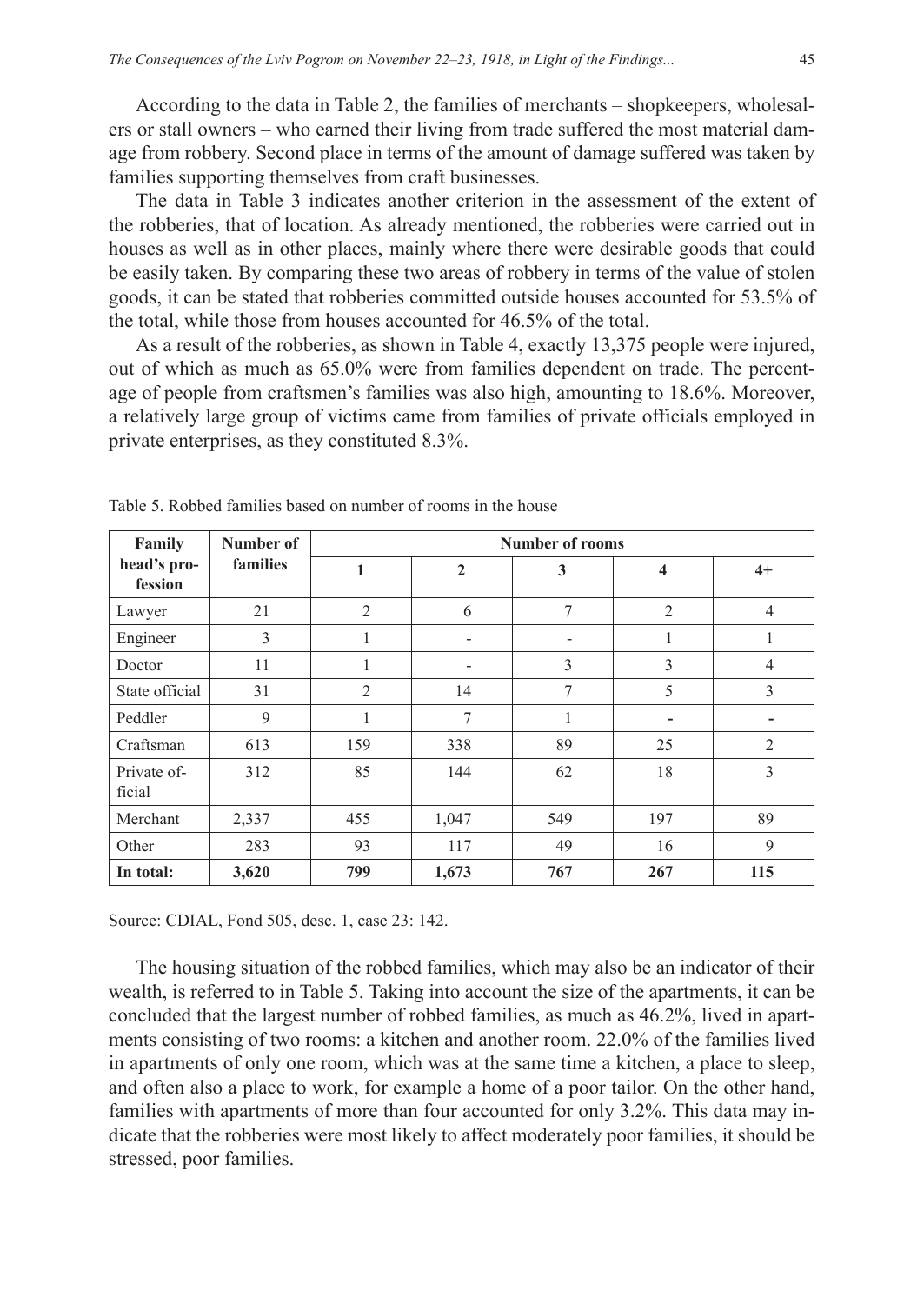The scale of the robberies among the poorer stratum of the Jewish population of Lviv is also evidenced by the data in Table 6, which very clearly indicates that the victims came predominantly from poor, moderately poor, and even extremely poor families with many children, usually four or more.

| Family head's    | Number of | <b>Number of household members</b> |         |       |  |  |
|------------------|-----------|------------------------------------|---------|-------|--|--|
| profession       | families  |                                    | $3 - 2$ | $3+$  |  |  |
| Lawyer           | 21        | $\overline{2}$                     | 14      |       |  |  |
| Engineer         | 3         | -                                  |         | 2     |  |  |
| Doctor           | 11        | $\mathfrak{D}$                     | 4       |       |  |  |
| State official   | 31        | 6                                  | 8       | 17    |  |  |
| Peddler          | 9         |                                    |         |       |  |  |
| Craftsman        | 613       | 124                                | 131     | 358   |  |  |
| Private official | 312       | 50                                 | 117     | 115   |  |  |
| Merchant         | 2,337     | 535                                | 505     | 1,297 |  |  |
| Other            | 283       | 71                                 | 89      | 123   |  |  |

Table 6. Robbed families based on the number of household members

Source: CDIAL, Fond 505, desc. 1, case 23: 142.

## **Conclusions**

The November pogrom and its consequences became a subject of interest and comments from Jewish circles throughout the interwar period. The Jewish Rescue Committee also referred to the consequences of the pogrom in its further activities, pointing out the great efforts of the Jewish community, which rushed to the aid of the victims.

The Committee, referring to the enormous mobilization and generosity of Jews in Poland and abroad, emphasized that self-help had been and remained the only way to save the Jewish masses. After expanding its activities to the whole of Eastern Galicia, the Jewish Rescue Committee continued to appeal to the richer circles of the Jewish population for continued generosity in assisting the poor.

For example, an appeal titled "Uwagi na czasie" (Remarks on the times) published in the Lviv journal *Chwila* at the beginning of December 1921 pointed out that it was also the duty of those who were given help after the November pogrom in 1918 – which enabled them to prosper enough to now be able to help others – to help the Jewish Rescue Committee in its further activities.29

<sup>29</sup> "Uwagi na czasie," *Chwila,* 3 December 1921, no. 1030: 4.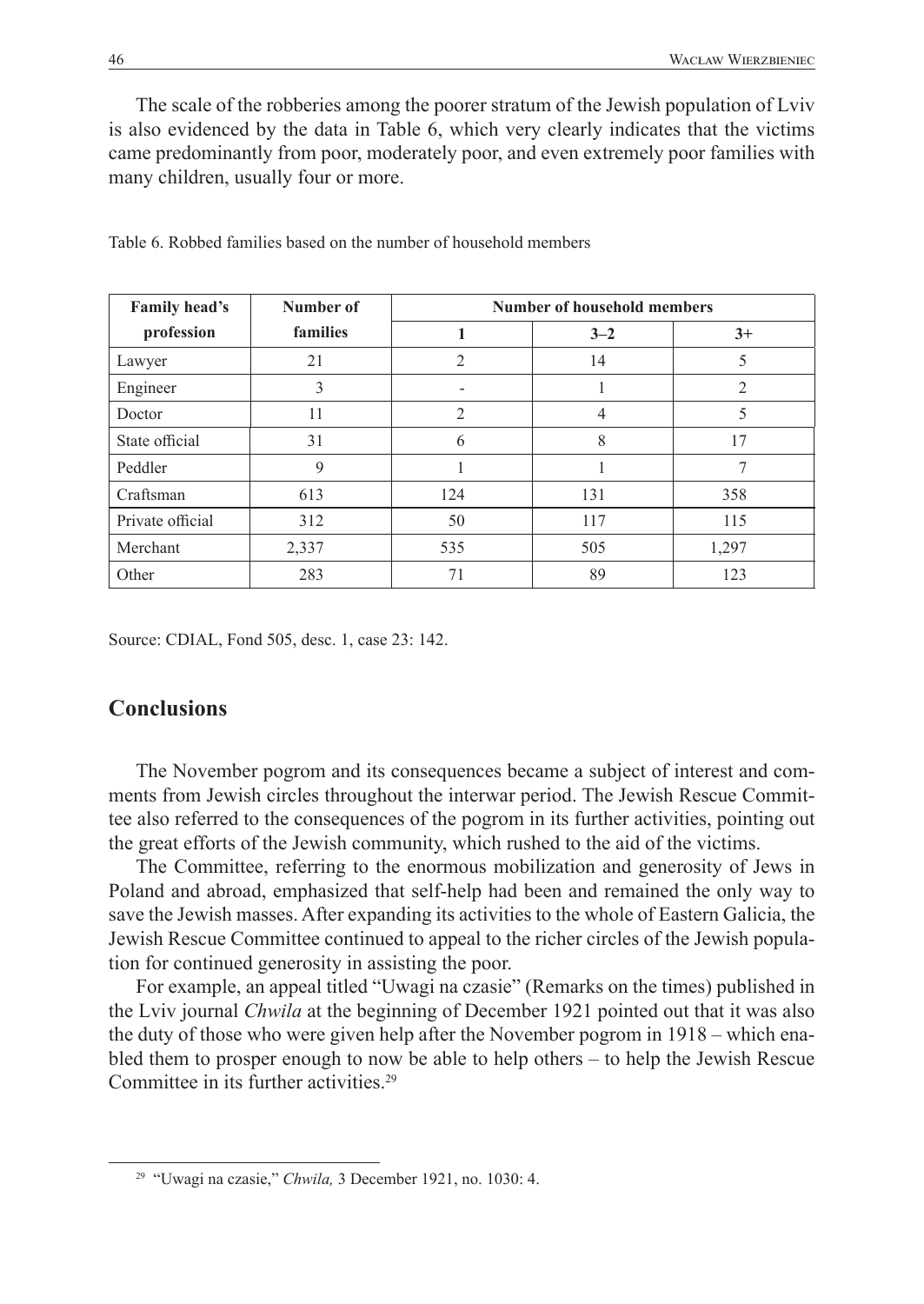It has to be noted that the pogrom has negatively affected Polish-Jewish relations.30 That is because on November 22–23 the Polish authorities failed to immediately condemn the antisemitic pogroms and robberies. The victims of the pogrom were not defended by the state. As a result, the perpetrators who murdered, stole, plundered and set buildings on fire were not ostracized by the Polish society, and thus felt their actions were justified.<sup>31</sup>

Despite many propagandist actions taken by the Polish authorities of the Second Polish Republic to not call the Lviv pogrom of November 1918 a pogrom, and to minimize the role that Poles and the Polish Army played in it, it is impossible to fully absolve Poles of blame for what happened.<sup>32</sup> The Polish authorities and the Polish society cannot be excused either, as they left the aid of the victims of the pogrom to the Jewish Rescue Committee. However, all of the issues surrounding this pogrom still require comprehensive study and consideration.

### **ABBREVIATIONS**

CDIAL – Central State Historical Archives of Ukraine in Lviv

## **BIBLIOGRAPHY**

**Archival sources** CDIAL Fond 505, desc. 1, case 15, 23.

#### **Printed sources**

Bendow, J. (1919), *Der Lemberger Judenpogrom (November 1918–Jänner 1919)*, Wien–Brünn.

- Chajes, W. (1997), *Semper Fidelis. Pamiętnik Polaka wyznania mojżeszowego z lat 1926–1939*, Kraków.
- Engel, D. (2004), Lwów, November 1918: The Report of the Official Polish Governmental Investigating Commission, *Kwartalnik Historii Żydów* 3: 387*–*395.
- *Prawda o pogromie lwowskim napisał Bezstronny*, Warszawa 1919.
- Sprawozdanie 1919 *Sprawozdanie Żydowskiego Komitetu dla niesienia pomocy ofiarom rozruchów i rabunków w listopadzie 1918 we Lwowie w skróceniu Żydowski Komitet Ratunkowy (Ż. K. R.) za czas od 25. listopada 1918 do 1. grudnia 1919*, Lwów 1919.
- Tomaszewski, J. (1984), Lwów. 22 listopada 1918, *Przegląd Historyczny* 75(2): 279*–*285.
- Urynowicz, M. (2010), Raport Henry'ego Morgenthau: przemoc antyżydowska podczas wojny z Rosją bolszewicką, *Biuletyn Instytutu Pamięci Narodowej* 11: 70*–*79.
- Zaporowski, Z. (2008), Listy Władysława Sikorskiego do Żydowskiego Komitetu dla Niesienia Pomocy Ofiarom Rozruchów i Rabunków w listopadzie 1918 roku we Lwowie, *Res Historica* 26: 155*–*159.

<sup>30</sup> See: Chajes 1997: 134–138.

<sup>31</sup> Reder 2011: 42–53.

<sup>32</sup> Gauden 2019: passim.